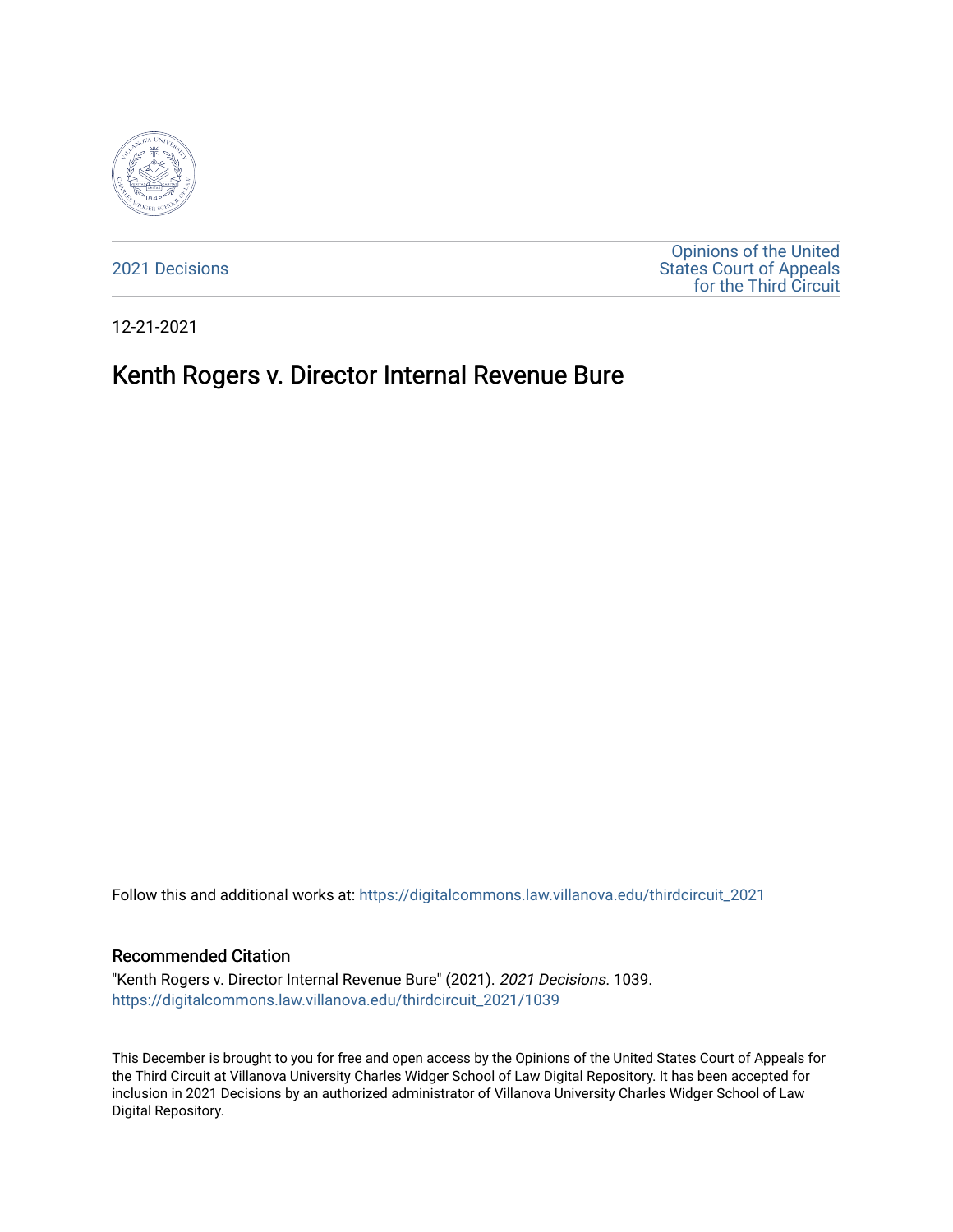### NOT PRECEDENTIAL

## UNITED STATES COURT OF APPEALS FOR THE THIRD CIRCUIT

No. 19-1642  $\overline{\phantom{a}}$  , where  $\overline{\phantom{a}}$ 

> KENTH ROGERS, Appellant

> > v.

DIRECTOR INTERNAL REVENUE BUREAU; GOVERNMENT OF THE VIRGIN ISLANDS

 $\mathcal{L}_\text{max}$ 

On Appeal from the District Court of the Virgin Islands District Court No. 1-14-cv-00008 District Judge: The Honorable Anne E. Thompson

 $\mathcal{L}_\text{max}$ 

Submitted Under Third Circuit L.A.R. 34.1 (a) December 9, 2021

Before: McKEE, RESTREPO, and SMITH *Circuit Judges*

(Filed: December 21, 2021)

OPINION\*

<sup>\*</sup> This disposition is not an opinion of the full Court and pursuant to I.O.P. 5.7 does not constitute binding precedent.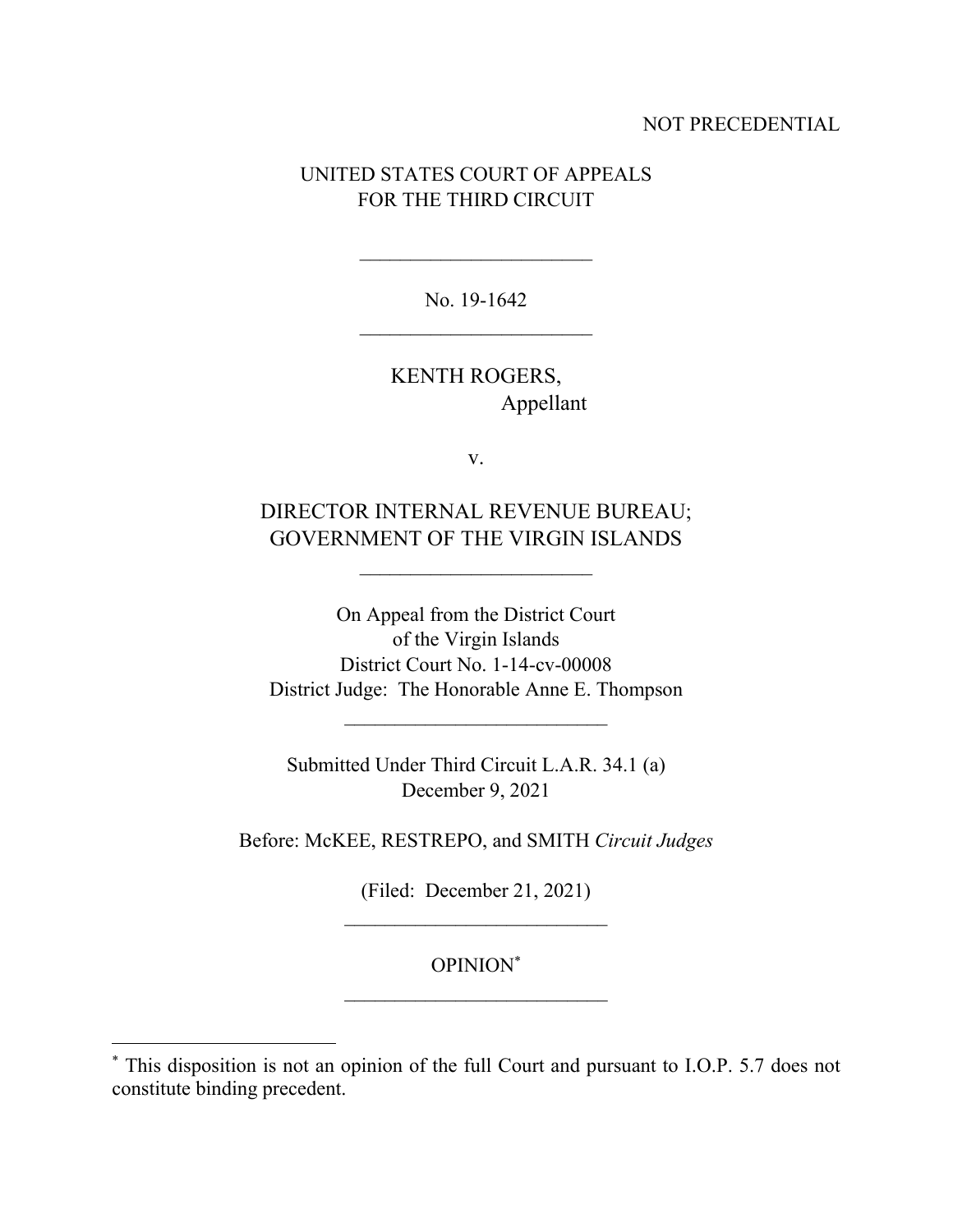#### SMITH, *Circuit Judge*.

 Kenth Rogers—a lawyer proceeding pro se—appeals the District Court's grant of summary judgment to the Director of the Virgin Islands Internal Revenue Bureau. Because Rogers presents no meritorious grounds for reversal, we will affirm.

 Rogers failed to file his tax returns on time in 1994, 1995, 1999, 2003, and 2004. As a result, he owed taxes, and the Virgin Islands put a lien on his house and levied his bank account. Rogers sued the Government alleging that its actions violated 26 U.S.C. §§ 7432, 7433. The case originally proceeded before Magistrate Judge George Cannon and District Judge Wilma Lewis. Eventually, Magistrate Judge Cannon recused himself, and the case was transferred to District Judge Anne E. Thompson.

 On appeal, Rogers argues that: (1) the Court erred in dismissing his claims for failure to exhaust; (2) the Court erred in crediting certain evidence that demonstrated his tax liability; (3) the Government perpetrated fraud on the Court; (4) Magistrate Judge Cannon's alleged bias violated Rogers's rights under the Due Process Clause; and (5) the Court erred when it dismissed older summary judgment motions as moot. We will take each argument in turn.<sup>1</sup>

<sup>&</sup>lt;sup>1</sup> The District Court had jurisdiction pursuant to 48 U.S.C. § 1612(a) and 28 U.S.C. § 1331. We have jurisdiction pursuant to 28 U.S.C. § 1291. For all issues, our standard of review is *de novo*. *In re Shenango Grp. Inc.*, 501 F.3d 338, 344–45 (3d Cir. 2007) (holding that plenary review applies to legal questions); *Herring v. United States*, 424 F.3d 384, 389–90 (3d Cir. 2005) (fraud); *Bixler v. Cent. Pa. Teamsters Health & Welfare Fund*, 12 F.3d 1292, 1297 (3d Cir. 1993) (summary judgment).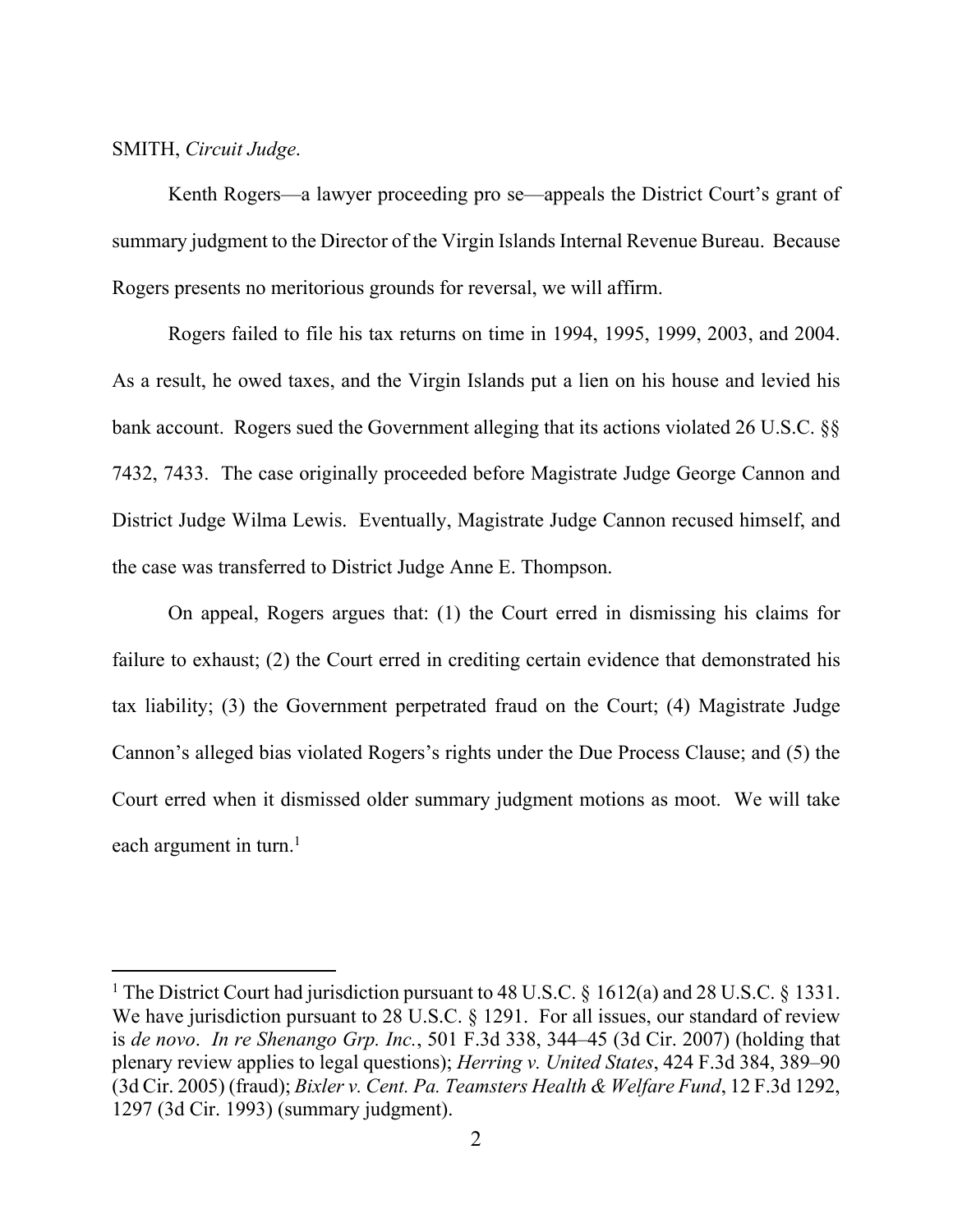Rogers failed to exhaust his claim. Before suing under § 7432 and § 7433, the individual must direct an administrative claim to the relevant district director. 26 C.F.R.  $\S$ § 301.7432–1(f), 301.7433–1(e).<sup>2</sup> The claim must include certain information such as the grounds for the claim and the dollar amount requested.  $\S 301.7432-1(f)(2)$ . Rogers argues that he was not required to follow that procedure because it is not "on the books" or, in the alternative, he talked to a tax official about his claim. First, this requirement is "on the books," and Rogers fails to explain why these provisions would not apply in the Virgin Islands. Second, we have consistently construed the exhaustion requirement strictly. *See, e.g., Venen v. United States*, 38 F.3d 100, 103–04 (3d Cir. 1994), abrogated on other grounds by *Hassen v. Gov't of V.I.*, 861 F.3d 108 (3d Cir. 1997) (dismissing claim for failure to exhaust when individual sent letter to the wrong official). Providing actual notice to the relevant agency is not sufficient to prove exhaustion. *Id.* at 103. Because Rogers did not direct his claim with the relevant information to the correct official, the Court appropriately held that Rogers' claim should be dismissed for failure to exhaust.

 Even if Rogers had exhausted his claim, the District Court went on to correctly determine that the undisputed evidence demonstrated that Rogers owed taxes. Rogers argued that the Court should have shifted the burden to prove his tax liability to the Government because he produced sufficient evidence demonstrating that he paid his taxes. Not so. In fact, the evidence presented by Rogers alone demonstrated that he paid less than

<sup>&</sup>lt;sup>2</sup> The Virgin Islands tax code "mirrors" the United States tax code. 48 U.S.C.  $\S$  1397; *Chase Manhattan Bank, N.A. v. Gov't of V.I.,* 300 F.3d 320, 322 (3d Cir. 2002). The parties do not identify any material differences between the United States code and the Virgin Islands code.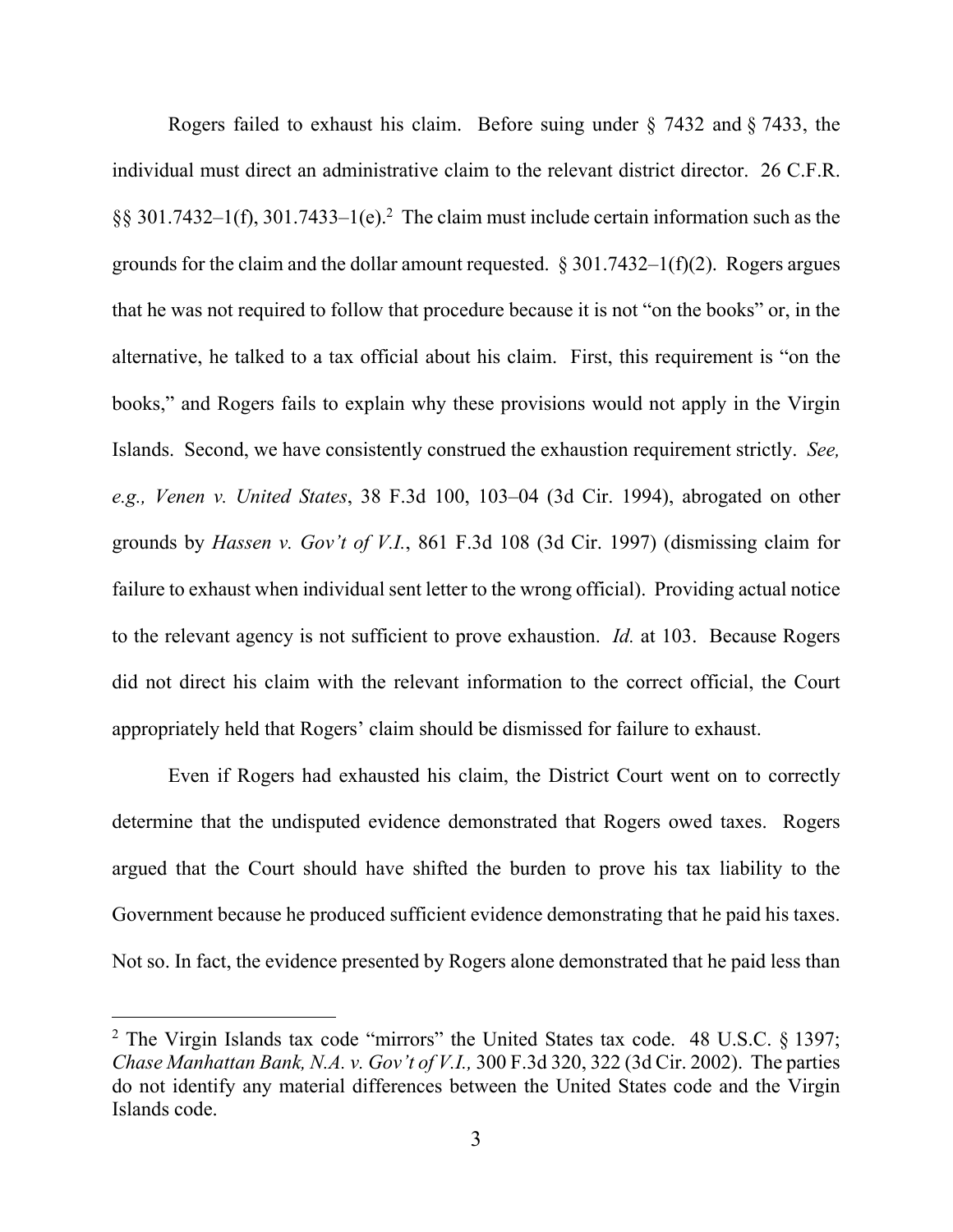what he owed. Rogers quibbles that the District Court cited an unsworn memorandum from a tax official to determine Rogers' liability, but that memorandum was just a summary of a sworn affidavit. As such, it was not improper for the District Court to consider the memorandum on summary judgment.

 Furthermore, there is no evidence of fraud on the Court. Rogers claims that the memorandum referenced above is fraudulent, but he has presented no evidence that would meet the "demanding standard" required to prove fraud. *See Herring*, 424 F.3d at 390. He also claims that the Government fraudulently asserted that he had to exhaust remedies. But the Government's representation was accurate. He did have to exhaust his remedies before filing suit, and he failed to do so.

The last two issues fail because even if they are errors,<sup>3</sup> they are clearly harmless errors. We will not vacate a judgment for an error that does not affect an individual's substantial rights. *Gen. Motors Corp. v. New A.C. Chevrolet, Inc.*, 263 F.3d 296, 328–29 (3d Cir. 2001). Rogers states that Magistrate Judge Cannon was biased and denied him an opportunity for discovery that would have helped his case. But Magistrate Judge Cannon recused himself and Rogers had the opportunity to conduct discovery for a full year under the supervision of a new magistrate judge. Additionally, Judge Thompson may have denied older pending motions for summary judgment, but Rogers did not identify any

 $3$  We do not reach the question as to whether these rulings are erroneous.